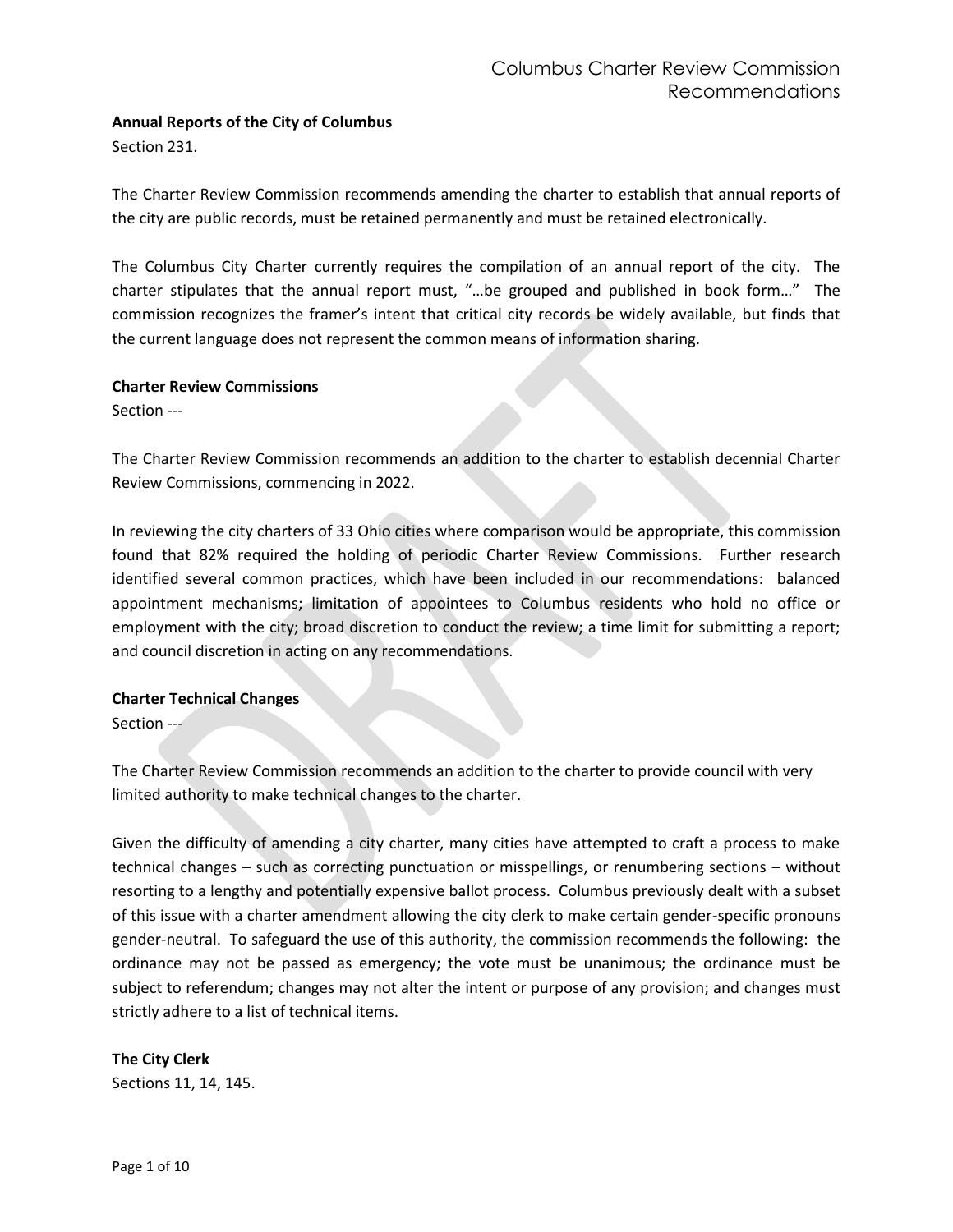The Charter Review Commission recommends reordering and amendment of three charter provisions to provide the city clerk with consistency, clarity and logical sequencing for the clerk's powers and duties.

Currently, the charter sprinkles portions of the city clerk's powers and duties throughout three sections. One section, which establishes a "bureau of information and publicity," references a city publication which the charter does not establish or define; devolves key city clerk duties to an unnecessary bureau within the clerk's office; and does not fully reflect contemporary methods of communication. Two additional sections combine the city clerk's powers and duties with unrelated subject matter. The proposed amendments repeal Sec. 145 and reorder Sections 11 and 14 to remedy these issues.

#### **Civil Service Re-instatement to the Eligible List**

Section 149(k).

The Charter Review Commission recommends amending from one year to three years the time-frame for current and former city employees to be reinstated to the eligibility list for a classification without testing.

Although potentially contrary to existing charter language, for the past seven years, the Civil Service Commission has afforded employees the opportunity to reinstate to and remain on an eligible list for a job classification to which they were previously appointed up to three years following their separation from city employment. They may do so without the cost and redundancy of new testing. Because the Civil Service Commission finds that this "3-year rule" has well-served the city, this commission believes it appropriate to amend the charter to authorize current practice.

#### **The Council**

Secs. 3-19, 33, 34

The Charter Review Commission recommends numerous amendments to reorder, in logical sequence, the charter provisions for the council; reflect modern organization of the council; and clarify select provisions of the charter relative to the council.

The Columbus City Charter provisions regarding the council were heavily amended before adoption by the Columbus Charter Commission in 1914. Six subsequent amendments have further complicated these sections. As a result, the council section of the charter lacks the coherence and clarity of those related to the mayor, auditor and city attorney.

This commission finds that clarifying amendments, together with additions that reflect council's operations and are in line with other city charters, will provide citizens a clear, logical sequence of powers and duties applicable to the legislative branch of city government; reflect current practice for council; and address select areas where the charter is currently silent and that silence may lead to disruption or lack of continuity in the council.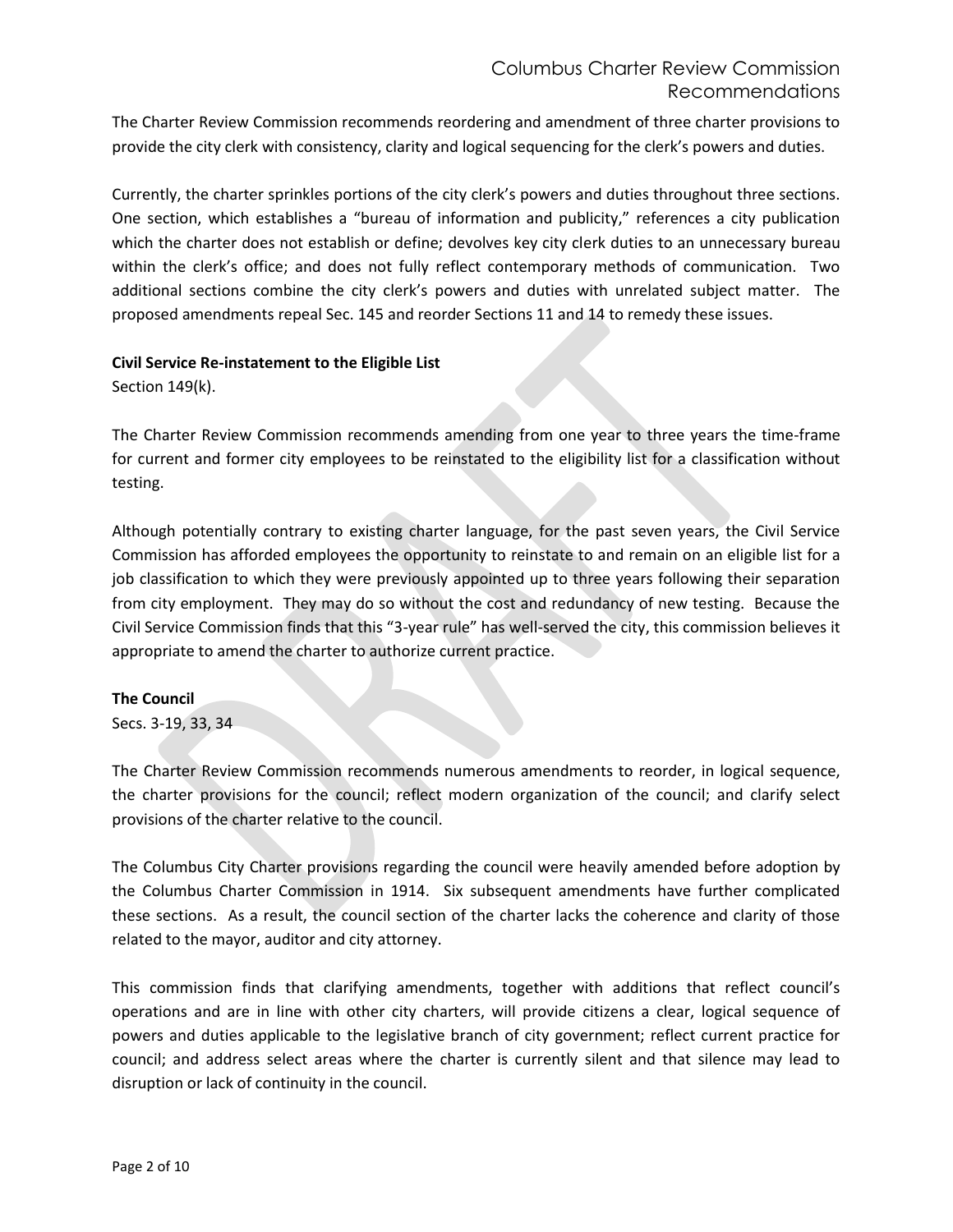# **Council Wards**

Secs. 3-19

The Charter Review Commission does not recommend abandoning the city's current form of legislative governance by adopting ward elections for members of city council.

This is not the first charter review commission to address the question of returning to the pre-charter process of electing councilmembers by ward, or by some hybrid of ward and at-large. The 1998 Charter Review Committee most recently considered this question and concluded, "The Committee felt Council Members should come with a citywide perspective rather than with parochial interests which could lead to political "horse-trading" for district advantage. The Council appears to work well as it is presently structured and should remain in its present form."

The 1998 Committee's findings are well-founded. Contemporary descriptions of Columbus' pre-charter ward system demonstrate the instability and partisan environment created. For example, one contemporary account stated, "…a councilman, however, derelict in conserving the interests of the city at large, was amendable for his conduct only to the electors of his own ward. Such were some of the leading, and as experience has abundantly shown, mischievous characteristics of this law [the legislative city charter], most of which, with variations chiefly in mischievousness by partisan or State meddling, have been perpetuated in the government of Columbus to the present time." Alfred E. Lee. History of the City of Columbus, Capital of Ohio, Volume II. Munsell and Co, New York, 1892.

Based on our city's history and our belief that Columbus citizens have been well-served by the current council model, this Commission concurs with the 1998 Charter Review Committee and does not recommend change to the process of electing or appointing members of Columbus City Council.

#### **Elected Official Compensation**

Sections 7, 15, 59.

The Charter Review Commission recommends a charter amendment creating a Citizens' Commission on Elected Official Compensation, with salaries established by ordinance of council based on the recommendations of such commission.

Throughout the country, citizens have grappled with two competing goals – removing a perception of politics in setting elected official compensation and maintain accountability to voters once the salaries are set. For this reason, a majority of the nation's 30 largest cities, plus Ohio's largest cities, institute salaries by a method other than discretionary ordinance of council. This commission finds that the city would be well served by shifting from the latter approach and embracing a citizens' commission to study and recommend salaries; do so every four years; limit raises to cost of living adjustments; and require council approval based on – but not to exceed – the recommendations.

## **Elections**

Sections 41-56, 200-223, 234.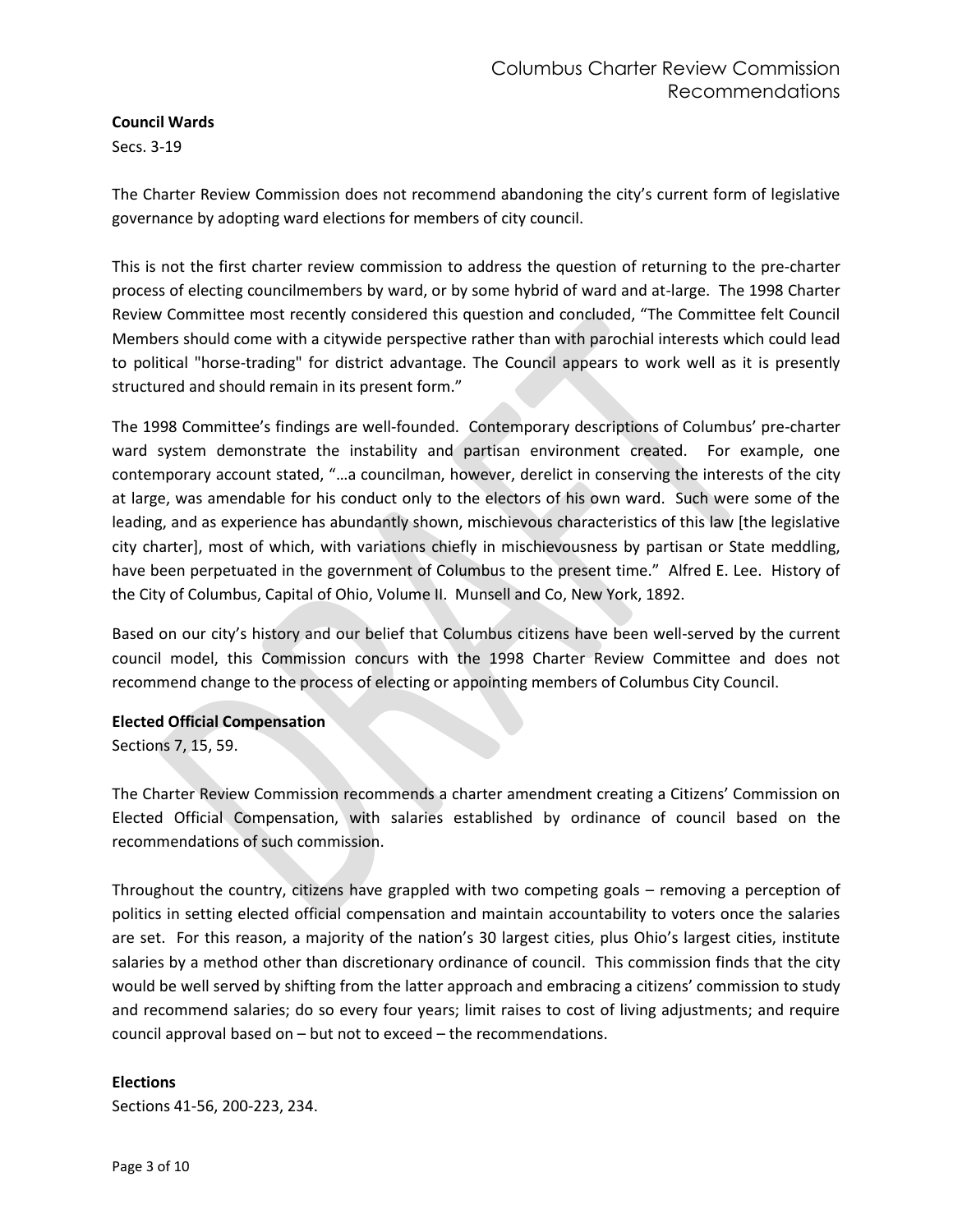The Charter Review Commission recommends modernization of the charter's elections provisions, including nominations, initiative, referendum, the recall, ballots, petitions, and charter amendments.

After extensive research and investigation, this commission finds that the elections provisions of the charter can be modernized to provide consistent, uniform and voter-friendly standards to fully exercise the elective franchise. Because state law for many municipal issues has not been updated since the 1950's, the commission does not support abandoning Columbus' tradition of home rule elections provisions. A summary of commission recommendations may be found in the appendix.

#### **Equal Rights and Non-Discrimination**

Section ---

The Charter Review Commission recommends that the fundamental rights of equality and nondiscrimination be protected in the charter through the adoption of an Equal Rights Amendment.

Today, we pride ourselves on the openness and inclusiveness of our city. Unfortunately, the history of our nation, state, and city demonstrate the volatile and often-incomplete nature of legislative civil and political protections, while there is ample evidence of other cities addressing equality and nondiscrimination in their charters. No city ordinance or charter provision can change hearts and minds – but our charter can reflect our fundamental value of equal protection in the most permanent form available to our local government.

This commission proudly recommends placement of protections against discrimination in city services and employment based on race, sex, sexual orientation, gender identity or expression, color, religion, ancestry, national origin, age, disability, family or military status, or any other status that is protected by federal, state, or local law or ordinance.

## **Ethics and Prohibited Acts for Public Officials**

Sections 6, 227.

The Charter Review Commission recommends a streamlined, uniform approach to public official ethics and prohibited acts in the charter, while retaining the enhanced penalty for violation currently in the charter.

Under two charter provisions and general laws of the state, three separate standards apply to the same offense of unlawful interest in public contracts. The charter provisions establish different standards for different elected officials when determining if a violation exists; and neither standard comports with state law. Because state law uses an appropriate criminal standard for a criminal offense, this commission recommends reliance on state law, referenced in the charter, for prohibited acts by public officials. However, this commission finds that the current charter provision appropriately applies a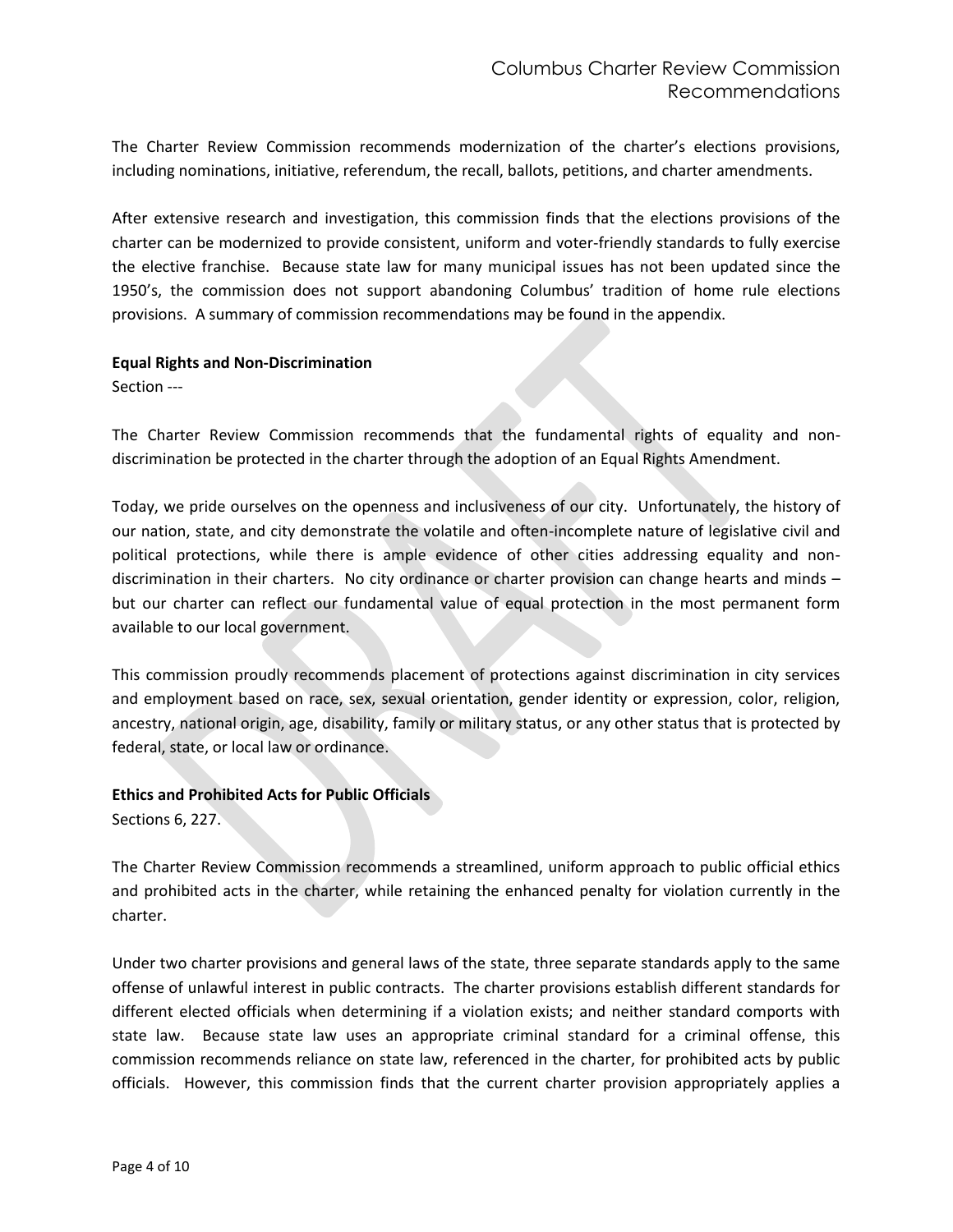stiffer penalty for violation and recommends retaining that penalty in addition to any penalties under state law.

#### **Mayor's Budget Estimate**

Section 26.

The Charter Review Commission recommends numerous updates to modernize the mayor's budget estimate, better reflecting contemporary budget development and dissemination practices.

Section 26 of the charter requires the mayor to prepare the mayor's budget estimate on "uniform blanks prepared by the auditor," yet this process has not been used or needed for decades. Further, this section requires the printing and distribution of 200 copies of the estimate, reflecting the intent of the framers that information be easily accessible. This commission finds that both provisions, while helpful in 1914, no longer serve their intended purpose and should be updated.

#### **Open Meetings**

Section ---

The Charter Review Commission recommends inclusion of an affirmative reference to state laws governing open meetings, while expanding the state law requirements to include purely advisory bodies of the city.

In 2010, Columbus voters approved inclusion of a state law reference for open meetings, but this was limited to council. In addition, purely advisory bodies may or may not be subject to open meetings laws. This commission finds that Columbus citizens will benefit from an affirmation that all public bodies of the city operate in the open and an enhancement to state law expressly including purely advisory bodies in the definition of public bodies.

## **Prohibited Use of Public Funds**

Section ---

The Charter Review Commission recommends that the charter include a general prohibition on use of public funds in any manner contrary to the charter, ordinance of council, or general laws of the state; and that the charter require council to establish by ordinance prohibited uses of public funds.

While the Columbus City Charter contains numerous safeguards for the appropriation and expenditure of public funds, it is silent on prohibited uses. The state law governing prohibited uses excludes charter municipalities. Fortunately for Columbus residents, the city currently follows state law regarding prohibited uses of public funds, even with this exclusion. This commission finds that the charter should require adoption of local rules governing prohibited uses of public funds, but do so in a flexible manner.

## **Public Records**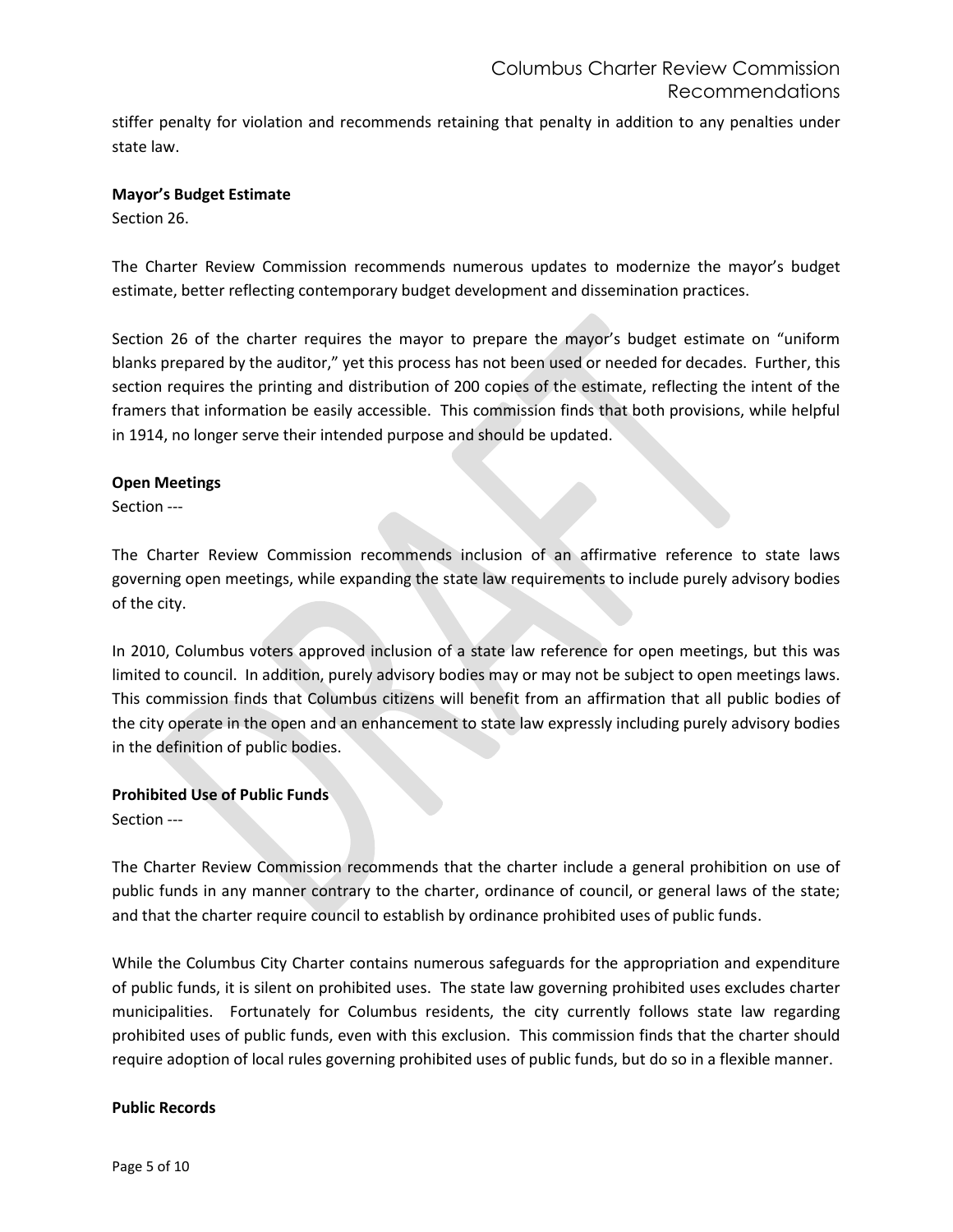Section ---

The Charter Review Commission recommends an affirmation, in the charter, of the city's responsibility to provide records of the city to the public pursuant to general laws of the state.

Unlike many Ohio charters, the Columbus City Charter does not reference public records, though it does require several publications and journals that give the public ready access to the actions of their government. As the old adage says, "Sunlight is said to be the best of disinfectants." This commission finds that citizens will benefit from an affirmation of the city's responsibility to follow state laws pursuant to public records.

## **Qualifications for City Elected Officials**

Secs. 4, 6, 58, 66, 79.

The Charter Review Commission recommends creating uniform qualifications for city elected officials, with distinct, but appropriate, additions for the mayor and city attorney.

Currently, qualifications for office vary in the city charter – usually with little apparent reason. For example, only the mayor may serve as a member in the reserves of the US Armed Forces; only council members are subject, as a qualification of office, to the requirement that they have no interest "…in the profits of emoluments of any contract, job, work or service for the municipality." ; and the city attorney and auditor have neither the authority or prohibition to hold other public office. This commission finds that prospective candidates would be benefit from more consistent, uniform standards; however, the commission recommends retention of the prohibition on other public employment by the mayor and the requirement that the city attorney be an attorney-at-law admitted to practice in Ohio.

## **Recreation and Parks Commission**

Sec. 128.

The Charter Review Commission recommends modernizing the qualifications for and composition of the Recreation and Parks Commission.

Under current charter provisions, citizens of Columbus who live outside Franklin County are barred from serving on the Recreation and Parks Commission. In addition, numerous organization and trade references are no longer relevant to the commission. This commission finds that two changes can help provide the broadest pool of qualified applicants – first, eight members of the commission would be appointed by the mayor with concurrence of council, while a ninth member would be appointed upon recommendation of the Columbus and Franklin County Metropolitan Park Board with concurrence of council and the mayor; and second, members may live in Columbus, Franklin County, or counties contiguous thereto, but a majority of the commission members must live in Columbus.

## **Residency for City Employees**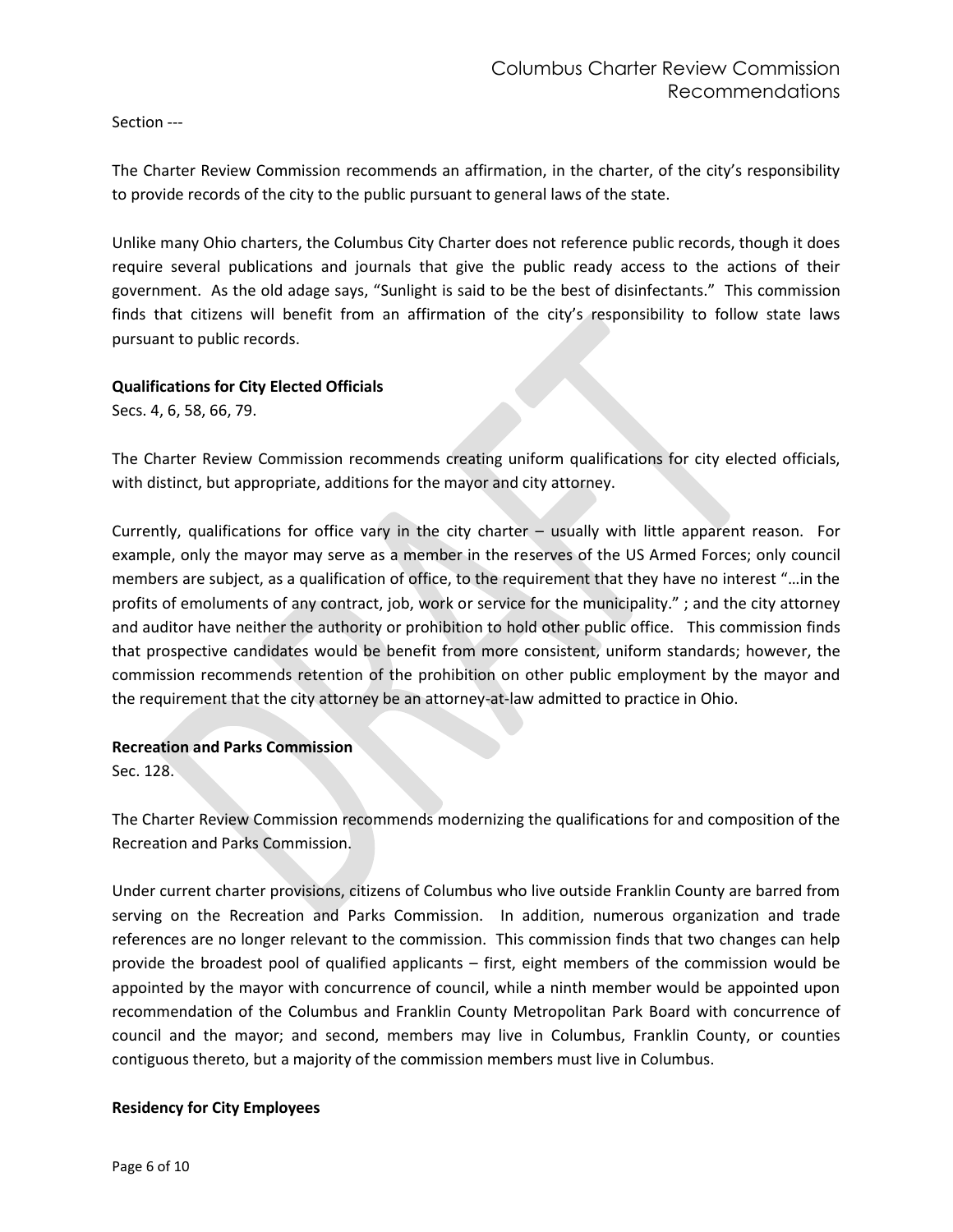Sec. 158-1.

The Charter Review Commission recommends no action on Section 158-1 at this time; but endorses the proposal of the Civil Service Commission and the Mayor's Administration to begin a 18-24 month process of evaluating this section and developing a solution to this moot provision of the city charter.

In Lima v. State of Ohio, 2009-Ohio-2597, the Supreme Court upheld Ohio Revised Code Section 9.481 which states "no political subdivision shall require any of its employees, as a condition of employment, to reside in any specific area of the state;' but includes an exception for emergency personnel. Because of that ruling, Section 158-1 of the Columbus City Charter is currently inoperative. However, this commission understands that merely repealing the provision may not meet the city's public policy goals and that significant stakeholder outreach, internal dialogue, and public participation should take place before acting on this section of the charter. While, as a general rule, this commission does not support leaving a moot section of the charter intact, the special circumstances regarding this provision necessitate a different approach.

#### **The Sinking Fund**

Sections 15, 26, 32, 61, 93120, 121, 123, 133-141.

The Charter Review Commission recommends repeal of the Sinking Fund and redistribution of responsibilities and duties of that archaic office among the auditor, mayor's administration, and city treasurer, while maintaining council's role in those processes.

It is a rare public servant who recommends eliminating a city board and, in the process, the employee's own job. However, the current secretary of the Trustees of the Sinking Fund did just that – and Mr. David Irwin is to be commended for his recommendation. This commission finds that the Sinking Fund, while an appropriate mechanism to ensure payment of the city's debt obligations in 1914, now duplicates processes and procedures that may be appropriately handled by other entities and, as a result, should be repealed from the charter. However, this commission further finds that, to ensure checks and balances, the division of current duties should include the auditor, the mayor's administration, the city treasurer, and city council, and key elements should be retained in the charter.

#### **Utilities**

Sections 118-124, 194.

The Charter Review Commission recommends modernizing the charter's provisions regarding city utilities and franchises, to reflect the changing landscape of utilities over the last 100 years.

While the charter sets forth strong protections for city utility customers, bondholders and taxpayers, it does not adequately reflect the utilities practices of 2014. For example, the charter limits references to "water" and the "water department," with a catch-all provision to attempt some reference to other utilities. This commission finds that, in the interest of city utility ratepayers and taxpayers and utilities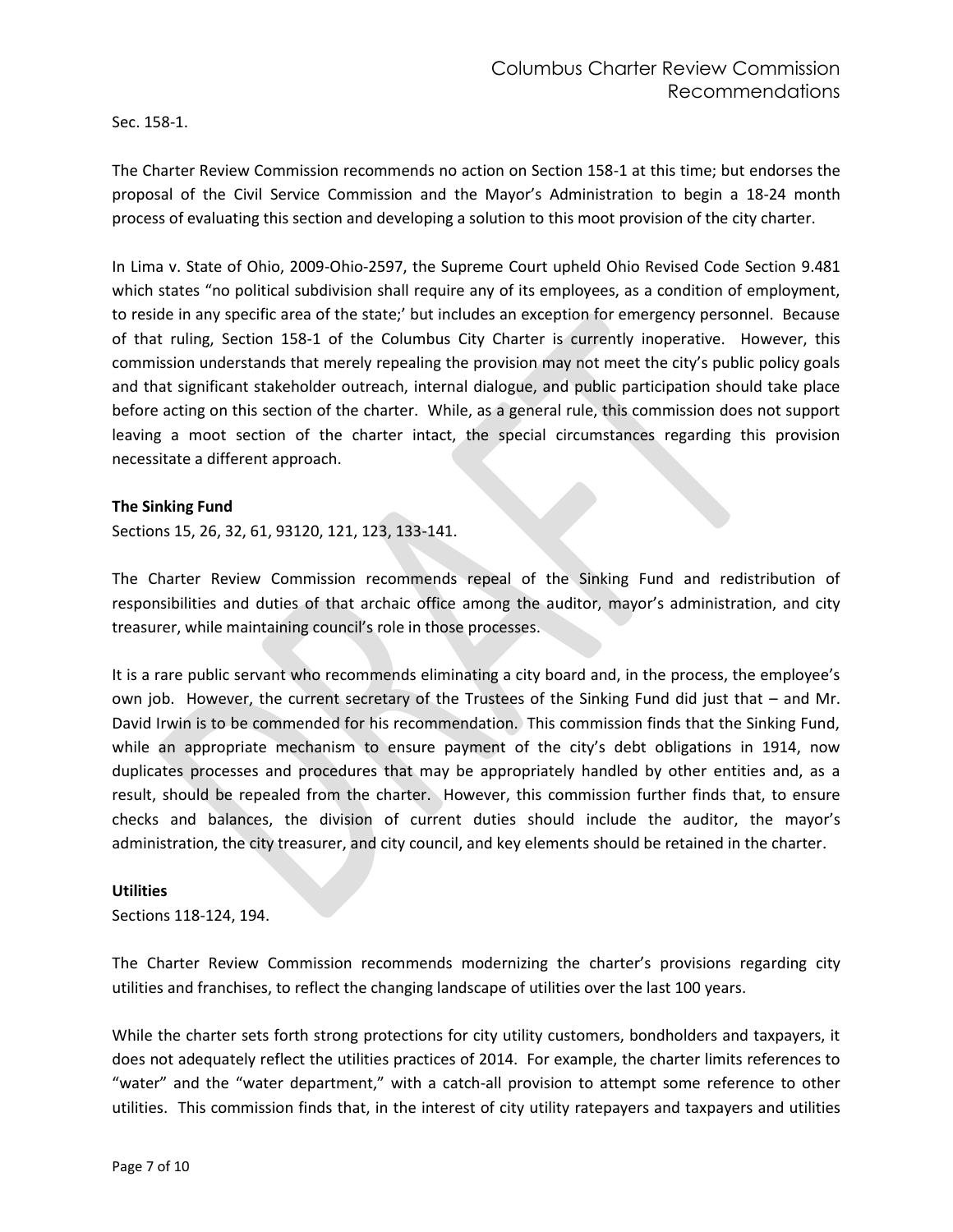# Columbus Charter Review Commission Recommendations

administrators, the utilities section of the charter should be overhauled to address all potential utilities; guide those responsible for utilities debt obligations; protect non-discrimination in franchises; and allow for, but not require, a modern programs to assist those in need with their city utility bills.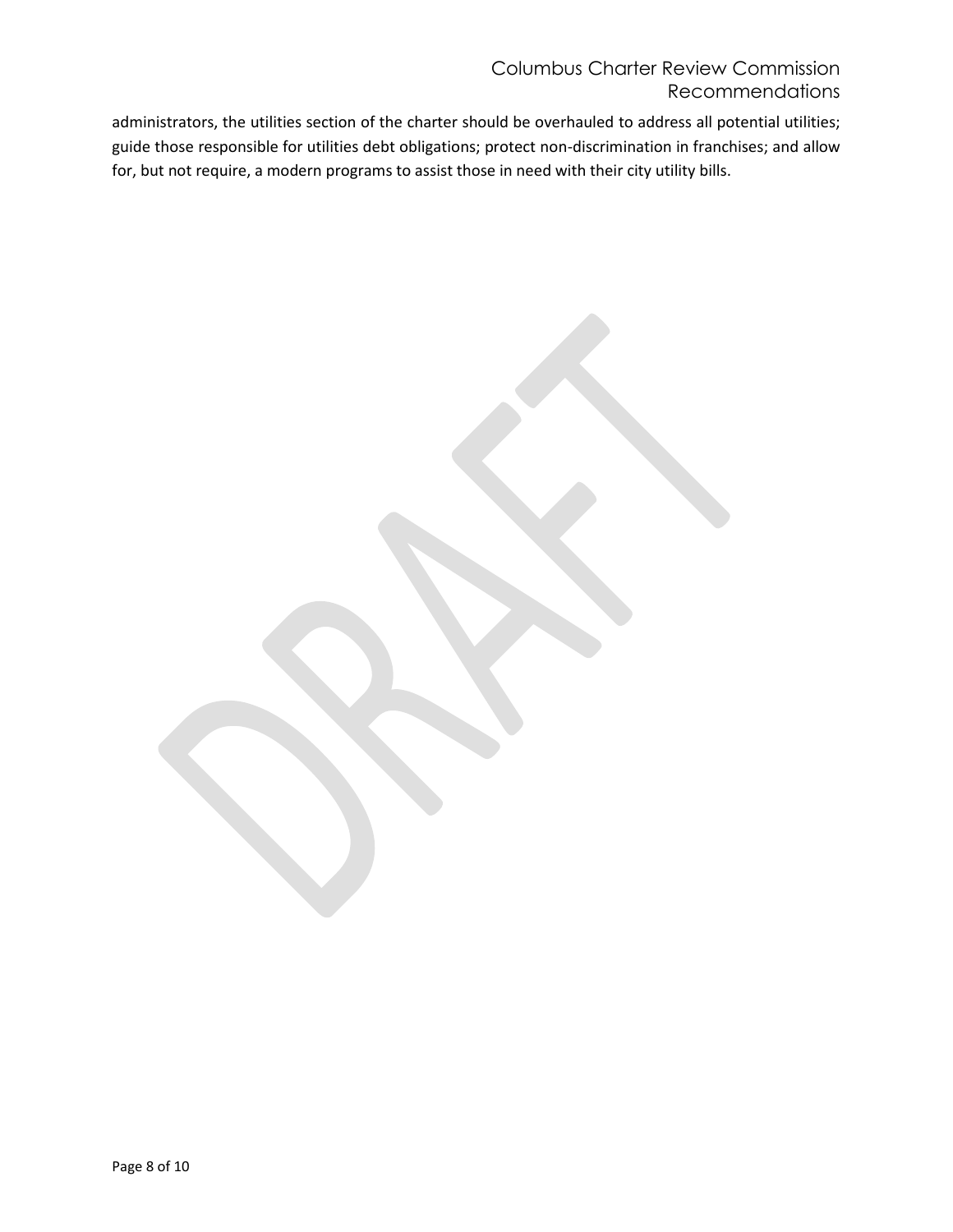# APPENDIX: Summary of Elections Provisions

# General Provisions

- Elections conducted under general laws of the state, unless provided by charter or ordinance
- Maintain nonpartisan elections by secret ballot
- Maintain every citizens' right to vote for every elected official in their city government

#### Campaign finance

 Add "disclosure requirements" and "ballot issues" to current authority of council to regulate campaign finance

#### Ballots

- Eliminate all ballot forms in charter; include some additions (e.g., summaries vs. full text of ballot issues)
- Retain ability to make modifications to ballots by charter or ordinance of council

## Nominations

- Use state petition forms, except provided by charter or ordinance
- Maintain requirement that candidate submit 1,000 valid signatures
- Eliminate requirement that signers "pledge to support" candidate
- Remove archaic requirement that candidates "accept" nomination
- Add "disqualified" to death and withdrawal as conditions to replace candidates in primaries or generals; use state law deadlines and processes for withdrawal, replacement

## Petitions for ordinance, referendum, recall, charter amendment

- Uniform general provisions, including petition templates
- Adopt modified version of state law for municipal petitions, incorporating elements of state law regarding statewide issues because those sections are more up-to-date (e.g., part-petition circulated as a single instrument; printing in uniform color; title must be without argument and placed on top of sequentially numbered pages; full text must appear on petition; circulator's statement must disclose payment for circulation)
- Must file statement of intent to compensate and report of compensation for paid petitions, which harmonizes state law requirements for municipal and state ballot issues
- May not withdraw physical petitions, as they are public records; may withdraw a petition from consideration or from the ballot
- All petitions filed with city clerk both certified copy and final petition
- Establish duties of clerk, city attorney, council, and board of elections in processing petition
- State law controls circulation and validation, with limited exceptions
- Signatures may not be collected prior to filing certified copy